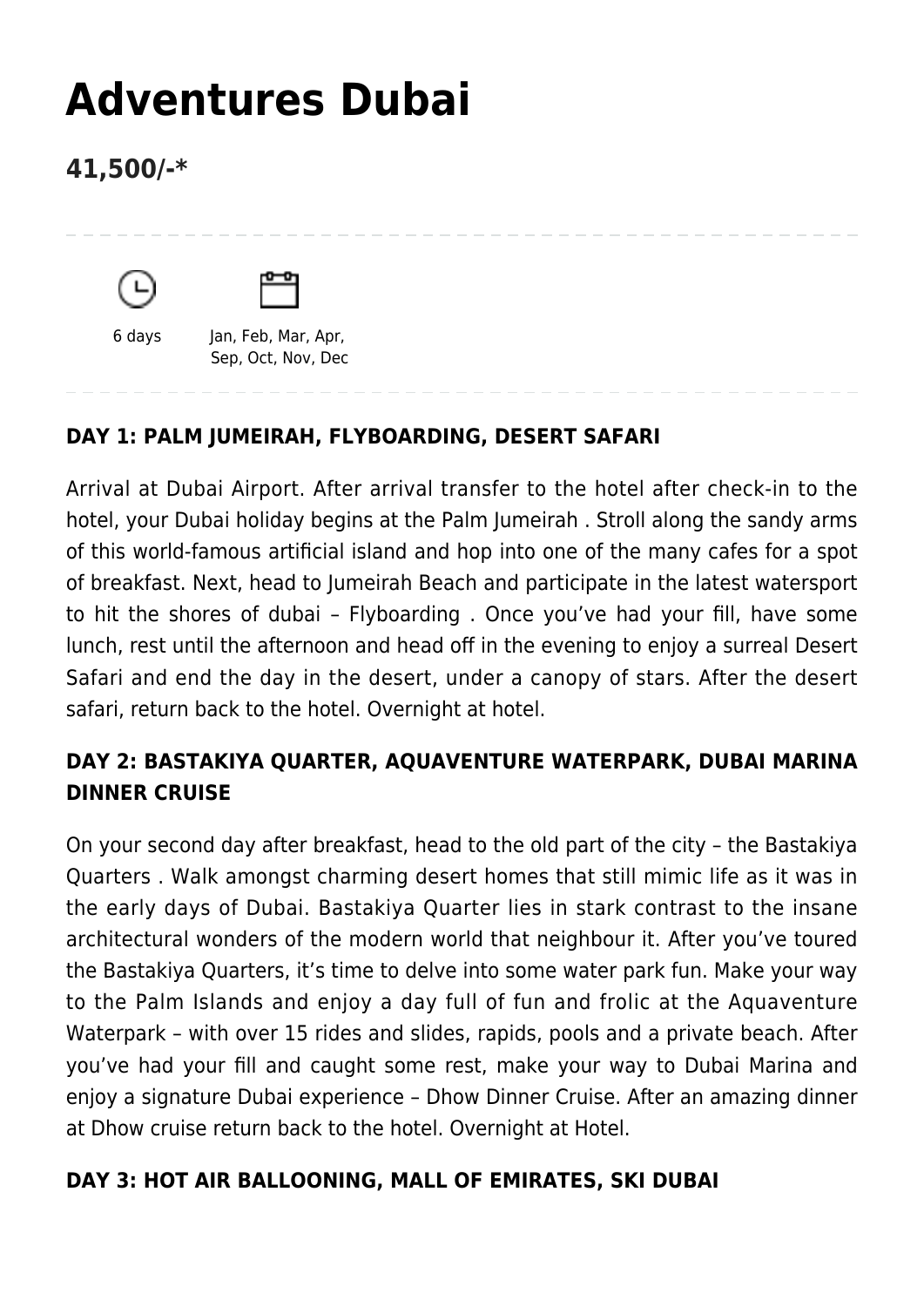Today after breakfast, begin your day with an adventure – hot-air ballooning over the great Arabian desert. As you fly 4,000 feet above the desert floor, you'll be greeted with sights that no other place in Dubai can match. Next, bring some calm into your life and head to the Mall of the Emirates. Shop till you drop, catch a movie maybe, or dine at some of the most famous restaurants in the city – you can do it all at the Mall of the Emirates. Finally, as evening approaches, head to Ski Dubai and experience something you never would have expected. After the trip, return back to the hotel. Overnight at Hotel.

### **Day 4: FERRARI WORLD, YAS WATERWORLD**

Today after breakfast proceed for Abu Dhabi. For those looking to experience more than just Dubai – the 4th day of this itinerary is designed to take you to the capital of the United Arab Emirates and experience two of its most popular attractions – Ferrari World and Yas Waterworld. Apart from Ferrari world and Yas Waterworld you can visit Sheikh Zayed Grand Mosque too. After a long day return back to Dubai. Overnight at hotel.

### **DAY 5: DUBAI MALL, BURJ KHALIFA, DUBAI FOUNTAIN**

Today Begin your day with breakfast and a bit of shopping at the second largest mall in the world – Dubai Mall. Next, the most iconic of all Dubai landmarks await you – the monumental Burj Khalifa. End the day with a from row seat of the surreal Dubai Foutnain Show. After that return back to the hotel. Overnight at Hotel.

#### **DAY 6: DEPARTURE**

Today after breakfast check-out from the hotel and leave for your home country.

- **Included** <br>
Palm Jumeirah
	- $\checkmark$  Flyboarding
	- Desert safari